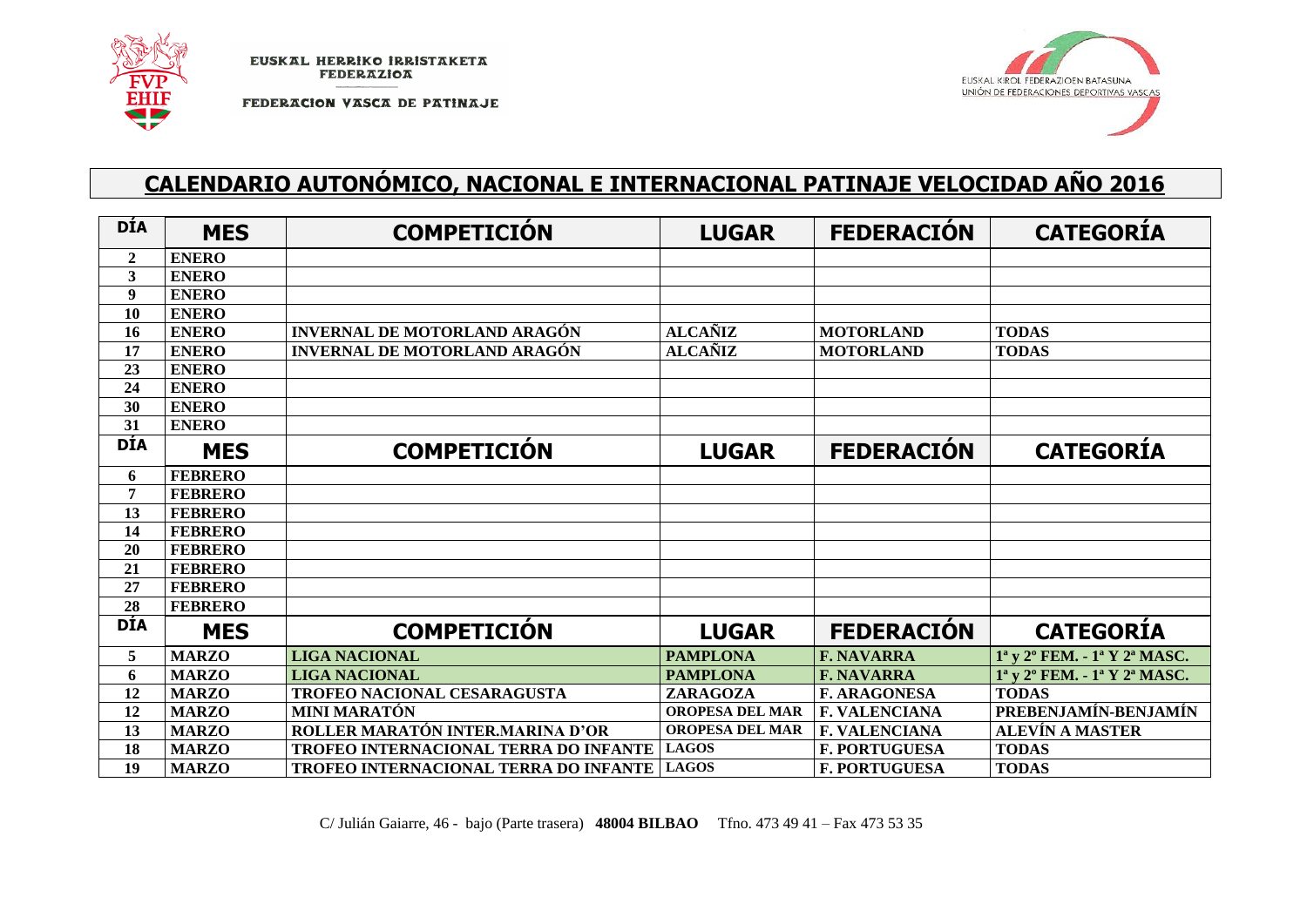



## FEDERACION VASCA DE PATINAJE

| 19               | <b>MARZO</b> | TROFEO NACIONAL CESARAGUSTA                               | ZARAGOZA               | <b>F. ARAGONESA</b>  | <b>TODAS</b>                                                                 |
|------------------|--------------|-----------------------------------------------------------|------------------------|----------------------|------------------------------------------------------------------------------|
| 20               | <b>MARZO</b> | TROFEO INTERNACIONAL TERRA DO INFANTE LAGOS               |                        | <b>F. PORTUGUESA</b> | <b>TODAS</b>                                                                 |
| 25               | <b>MARZO</b> | <u>TROF. INTERNAC. TRES PISTAS/ COPA EUROPA   FRANCIA</u> |                        | <b>F. FRANCESA</b>   | <b>TODAS</b>                                                                 |
| 26               | <b>MARZO</b> | <mark>TROF. INTERNAC. TRES PISTAS/ COPA EUROPA</mark>     | <b>FRANCIA</b>         | <b>F. FRANCESA</b>   | <b>TODAS</b>                                                                 |
| 27               | <b>MARZO</b> | TROF. INTERNAC. TRES PISTAS/ COPA EUROPA                  | <b>FRANCIA</b>         | <b>F. FRANCESA</b>   | <b>TODAS</b>                                                                 |
| 28               | <b>MARZO</b> | <b>TROF. INTERNAC. TRES PISTAS/ COPA EUROPA</b>           | <b>FRANCIA</b>         | <b>F. FRANCESA</b>   | <b>TODAS</b>                                                                 |
| <b>DÍA</b>       | <b>MES</b>   | <b>COMPETICION</b>                                        | <b>LUGAR</b>           | <b>FEDERACIÓN</b>    | <b>CATEGORIA</b>                                                             |
| $\boldsymbol{2}$ | <b>ABRIL</b> | TROFEO INTERNACIONAL VILLA DE GIJÓN                       | GIJÓN                  | <b>F. ASTURIANA</b>  | <b>TODAS</b>                                                                 |
| $\overline{2}$   | <b>ABRIL</b> | <b>CAMPEONATO DE EUSKADI CIRCUITO</b>                     | <b>VITORIA-GASTEIZ</b> | <b>F. VASCA</b>      | INF.-JUV.-JUN.-SEN.-MAST.                                                    |
| 3                | <b>ABRIL</b> | <b>CAMPEONATO DE EUSKADI PISTA</b>                        | <b>VITORIA-GASTEIZ</b> | F. VASCA             | INF.-JUV.-JUN.-SEN.                                                          |
| $\mathbf{3}$     | <b>ABRIL</b> | TROFEO INTERNACIONAL VILLA DE GIJÓN                       | GIJÓN                  | <b>F. ASTURIANA</b>  | <b>TODAS</b>                                                                 |
| 9 <sup>1</sup>   | <b>ABRIL</b> | <b>LIGA NACIONAL</b>                                      | <b>PAMPLONA</b>        | <b>F. NAVARRA</b>    | 1 <sup>a</sup> y 2 <sup>o</sup> FEM. - 1 <sup>a</sup> Y 2 <sup>a</sup> MASC. |
| 10               | <b>ABRIL</b> | <b>LIGA NACIONAL</b>                                      | <b>PAMPLONA</b>        | <b>F. NAVARRA</b>    | 1 <sup>a</sup> y 2 <sup>o</sup> FEM. - 1 <sup>a</sup> Y 2 <sup>a</sup> MASC. |
| 15               | <b>ABRIL</b> | <b>COPA DE EUROPA</b>                                     | <b>GEISINGEN</b>       | <b>F. ALEMANA</b>    | <b>JUVENIL-JUNIOR-SENIOR</b>                                                 |
| 16               | <b>ABRIL</b> | <b>COPA DE EUROPA</b>                                     | <b>GEISINGEN</b>       | <b>F. ALEMANA</b>    | <b>JUVENIL-JUNIOR-SENIOR</b>                                                 |
| 17               | <b>ABRIL</b> | <b>COPA DE EUROPA</b>                                     | <b>GEISINGEN</b>       | <b>F. ALEMANA</b>    | <b>JUVENIL-JUNIOR-SENIOR</b>                                                 |
| 22               | <b>ABRIL</b> | <b>COPA DE EUROPA</b>                                     | <b>GROSS GERAU</b>     | <b>F. ALEMANA</b>    | <b>JUVENIL-JUNIOR-SENIOR</b>                                                 |
| 23               | <b>ABRIL</b> | <b>COPA DE EUROPA</b>                                     | <b>GROSS GERAU</b>     | <b>F. ALEMANA</b>    | <b>JUVENIL-JUNIOR-SENIOR</b>                                                 |
| 23               | <b>ABRIL</b> | <b>LIGA NACIONAL</b>                                      |                        | <b>F. CATALANA</b>   | $1^a$ y $2^o$ FEM. $-1^a$ Y $2^a$ MASC.                                      |
| 24               | <b>ABRIL</b> | <b>COPA DE EUROPA</b>                                     | <b>GROSS GERAU</b>     | <b>F. ALEMANA</b>    | <b>JUVENIL-JUNIOR-SENIOR</b>                                                 |
| 24               | <b>ABRIL</b> | <b>LIGA NACIONAL</b>                                      |                        | <b>F. CATALANA</b>   | 1 <sup>a</sup> y 2 <sup>o</sup> FEM. - 1 <sup>a</sup> Y 2 <sup>a</sup> MASC. |
| 30               | <b>ABRIL</b> | <b>COPA DE EUROPA</b>                                     | <b>HEERDE</b>          | <b>F. HOLANDESA</b>  | <b>JUVENIL-JUNIOR-SENIOR</b>                                                 |
| <b>DÍA</b>       | <b>MES</b>   | <b>COMPETICIÓN</b>                                        | <b>LUGAR</b>           | <b>FEDERACIÓN</b>    | <b>CATEGORIA</b>                                                             |
| 1                | <b>MAYO</b>  | <b>COPA DE EUROPA</b>                                     | <b>HEERDE</b>          | <b>F. HOLANDESA</b>  | <b>JUVENIL-JUNIOR-SENIOR</b>                                                 |
| 1                | <b>MAYO</b>  | <b>TROFEO TXANTREA</b>                                    | <b>PAMPLONA</b>        | <b>F. NAVARRA</b>    | <b>TODAS</b>                                                                 |
| 6                | <b>MAYO</b>  | <b>COPA DE EUROPA</b>                                     | <b>MECHELEN</b>        | <b>F. BELGA</b>      | <b>JUVENIL-JUNIOR-SENIOR</b>                                                 |
| $\overline{7}$   | <b>MAYO</b>  | <b>COPA DE EUROPA</b>                                     | <b>MECHELEN</b>        | <b>F. BELGA</b>      | <b>JUVENIL-JUNIOR-SENIOR</b>                                                 |
| $\overline{7}$   | <b>MAYO</b>  | CPTO. ESPAÑA PISTA - COPA ESPAÑA ALEVÍN                   | <b>VALENCIA</b>        | <b>F. VALENCIANA</b> | ALEVÍN-INFANTIL-JUVENIL                                                      |
| 8                | <b>MAYO</b>  | CPTO. ESPAÑA PISTA - COPA ESPAÑA ALEVÍN                   | <b>VALENCIA</b>        | <b>F. VALENCIANA</b> | ALEVÍN-INFANTIL-JUVENIL                                                      |
| 8                | <b>MAYO</b>  | <b>COPA DE EUROPA</b>                                     | <b>MECHELEN</b>        | <b>F. BELGA</b>      | <b>JUVENIL-JUNIOR-SENIOR</b>                                                 |
| 14               | <b>MAYO</b>  |                                                           |                        |                      |                                                                              |
| 15               | <b>MAYO</b>  | <b>MARATÓN MARTÍN FIZ</b>                                 | <b>VITORIA-GASTEIZ</b> | <b>ASCENTIUM</b>     | DESDE 18 AÑOS/16 AUTOR.                                                      |
| 21               | <b>MAYO</b>  | CPTO. ESPAÑA CIRCUITO – COPA ESPAÑA ALEVÍN                | <b>SADA</b>            | <b>F. GALLEGA</b>    | ALEVÍN-INFANTIL-JUVENIL                                                      |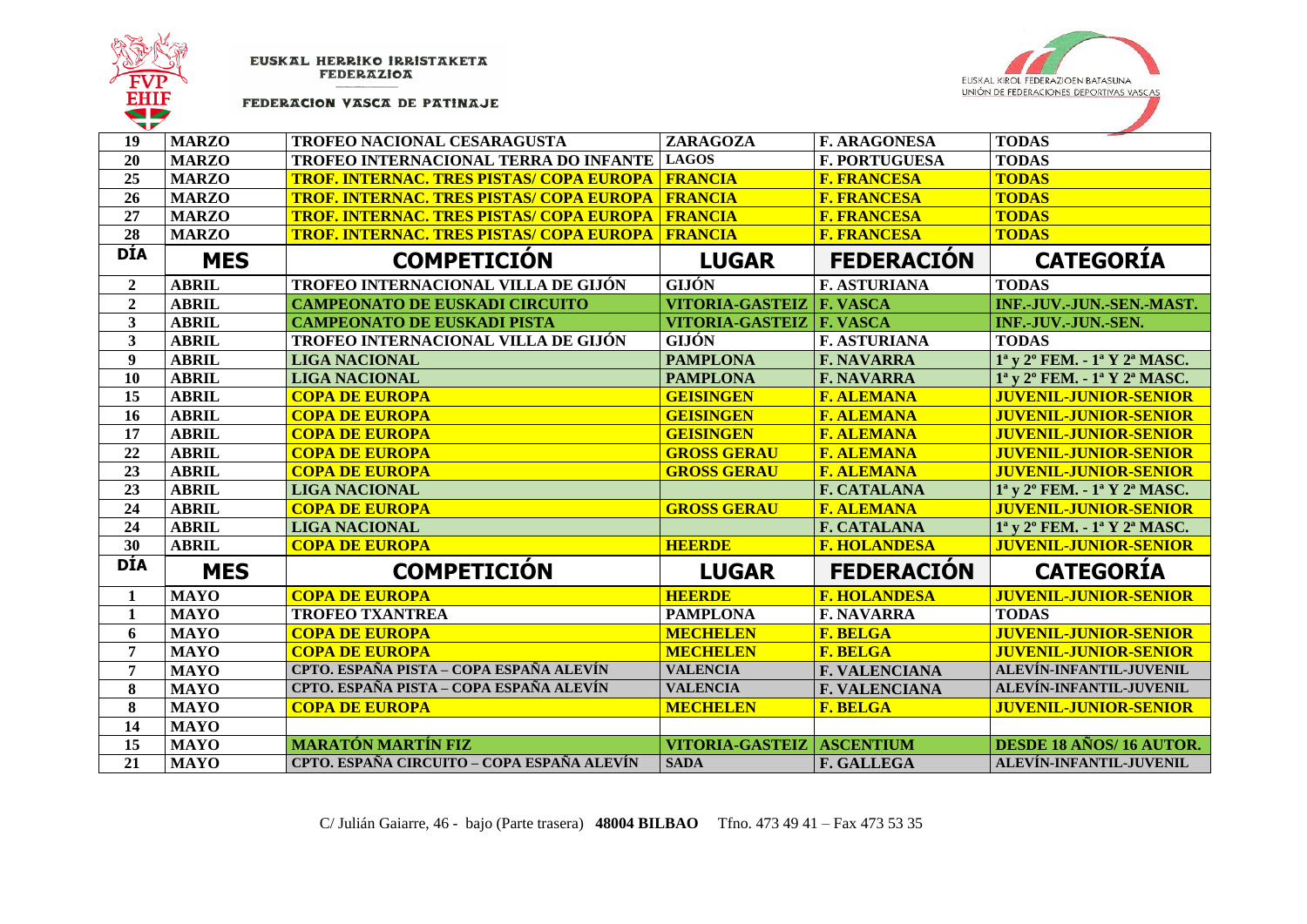



FEDERACION VASCA DE PATINAJE

| 22               | <b>MAYO</b>   | CPTO. ESPAÑA CIRCUITO – COPA ESPAÑA ALEVÍN   | <b>SADA</b>                  | F. GALLEGA          | ALEVÍN-INFANTIL-JUVENIL      |
|------------------|---------------|----------------------------------------------|------------------------------|---------------------|------------------------------|
| 28               | <b>MAYO</b>   | <b>TROFEO SANGUESA</b>                       | <b>SANGUESA</b>              | <b>F. NAVARRA</b>   | <b>TODAS</b>                 |
| 29               | <b>MAYO</b>   |                                              |                              |                     |                              |
| <b>DÍA</b>       | <b>MES</b>    | <b>COMPETICIÓN</b>                           | <b>LUGAR</b>                 | <b>FEDERACIÓN</b>   | <b>CATEGORIA</b>             |
| 3                | <b>JUNIO</b>  | <b>COPA DE EUROPA</b>                        | <b>WÖRGL</b>                 | <b>F. AUSTRIACA</b> | <b>JUVENIL-JUNIOR-SENIOR</b> |
| $\boldsymbol{4}$ | <b>JUNIO</b>  | <b>COPA DE EUROPA</b>                        | <b>WÖRGL</b>                 | <b>F. AUSTRIACA</b> | <b>JUVENIL-JUNIOR-SENIOR</b> |
| 4                | <b>JUNIO</b>  | CAMPEONATO DE ESPAÑA CIRCUITO                | <b>PAMPLONA</b> (Antoniutti) | <b>F. NAVARRA</b>   | <b>JUNIOR-SENIOR-MASTER</b>  |
| 5                | <b>JUNIO</b>  | <b>CAMPEONATO DE ESPAÑA CIRCUITO</b>         | <b>PAMPLONA</b> (Antoniutti) | <b>F. NAVARRA</b>   | <b>JUNIOR-SENIOR-MASTER</b>  |
| 5                | <b>JUNIO</b>  | <b>COPA DE EUROPA</b>                        | <b>WÖRGL</b>                 | <b>F. AUSTRIACA</b> | <b>JUVENIL-JUNIOR-SENIOR</b> |
| 10               | <b>JUNIO</b>  | <b>COPA DE EUROPA</b>                        | <b>GERA</b>                  | <b>F. ALEMANA</b>   | <b>JUVENIL-JUNIOR-SENIOR</b> |
| 11               | <b>JUNIO</b>  | ASAMBLEA GENERAL DE LA R.F.E.P.              | <b>MADRID</b>                | <b>R.F.E.P.</b>     | <b>TODAS</b>                 |
| 11               | <b>JUNIO</b>  | <b>COPA DE EUROPA</b>                        | <b>GERA</b>                  | <b>F. ALEMANA</b>   | <b>JUVENIL-JUNIOR-SENIOR</b> |
| 11               | <b>JUNIO</b>  | <b>CAMPEONATO DE EUROPA DE MARATÓN</b>       | <b>DIJÓN</b>                 | <b>F. FRANCESA</b>  | <b>MASTER</b>                |
| 12               | <b>JUNIO</b>  | <b>CAMPEONATO DE EUROPA DE MARATÓN</b>       | <b>DIJÓN</b>                 | <b>F. FRANCESA</b>  | <b>MASTER</b>                |
| 12               | <b>JUNIO</b>  | <b>COPA DE EUROPA</b>                        | <b>GERA</b>                  | <b>F. ALEMANA</b>   | <b>JUVENIL-JUNIOR-SENIOR</b> |
| 18               | <b>JUNIO</b>  |                                              |                              |                     |                              |
| 19               | <b>JUNIO</b>  |                                              |                              |                     |                              |
| 25               | <b>JUNIO</b>  | <b>CAMPEONATO DE ESPAÑA PISTA</b>            | <b>GIJÓN</b> (Moreda)        | <b>F. ASTURIANA</b> | <b>JUNIOR-SENIOR</b>         |
| 26               | <b>JUNIO</b>  | <b>CAMPEONATO DE ESPAÑA PISTA</b>            | GIJÓN (Moreda)               | <b>F. ASTURIANA</b> | <b>JUNIOR-SENIOR</b>         |
| <b>DÍA</b>       | <b>MES</b>    | <b>COMPETICIÓN</b>                           | <b>LUGAR</b>                 | <b>FEDERACIÓN</b>   | <b>CATEGORÍA</b>             |
| $\overline{2}$   | <b>JULIO</b>  | <b>PRUEBAS DE CONTROL TEST-SELECTIVO</b>     |                              | <b>F. ESPAÑOLA</b>  | <b>JUV.-JUN.-SENIOR</b>      |
| 3                | <b>JULIO</b>  | <b>PRUEBAS DE CONTROL TEST-SELECTIVO</b>     |                              | <b>F. ESPAÑOLA</b>  | <b>JUV.-JUN.-SENIOR</b>      |
| $\boldsymbol{9}$ | <b>JULIO</b>  |                                              |                              |                     |                              |
| 10               | <b>JULIO</b>  |                                              |                              |                     |                              |
| 16               | <b>JULIO</b>  |                                              |                              |                     |                              |
| 17               | <b>JULIO</b>  |                                              |                              |                     |                              |
| 23 al 30         | <b>JULIO</b>  | <b>CAMPEONATO DE EUROPA PISTA Y CIRCUITO</b> | <b>HEERDE</b>                | <b>F. HOLANDESA</b> | <b>JUNIOR A Y B - SENIOR</b> |
| 23               | <b>JULIO</b>  |                                              |                              |                     |                              |
| 24               | <b>JULIO</b>  |                                              |                              |                     |                              |
| 30               | <b>JULIO</b>  |                                              |                              |                     |                              |
| $\overline{31}$  | <b>JULIO</b>  |                                              |                              |                     |                              |
| <b>DÍA</b>       | <b>MES</b>    | <b>COMPETICIÓN</b>                           | <b>LUGAR</b>                 | <b>FEDERACIÓN</b>   | <b>CATEGORÍA</b>             |
| 6                | <b>AGOSTO</b> |                                              |                              |                     |                              |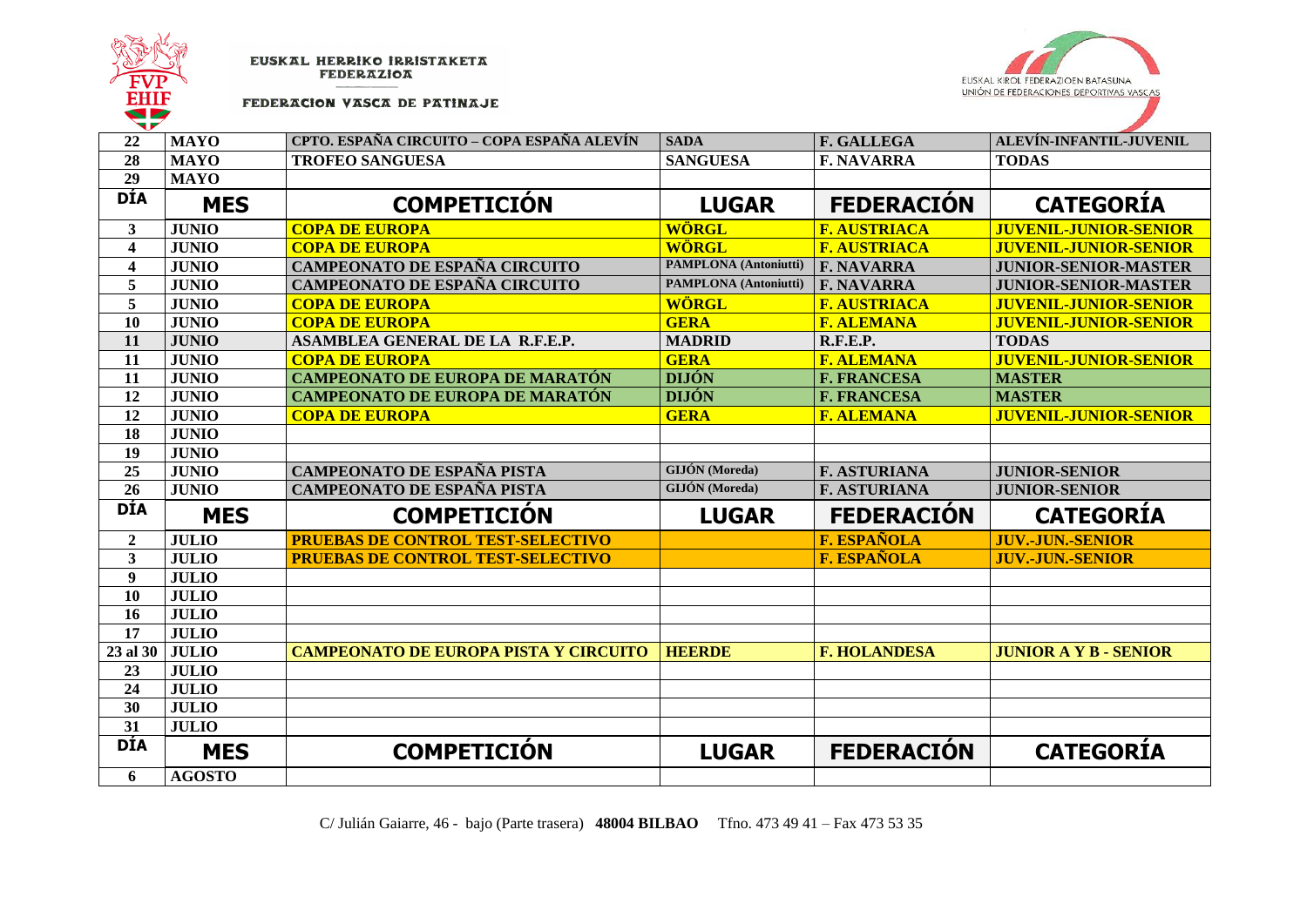



FEDERACION VASCA DE PATINAJE

| 7                             | <b>AGOSTO</b>     |                                            |                      |                                    |                                                                              |
|-------------------------------|-------------------|--------------------------------------------|----------------------|------------------------------------|------------------------------------------------------------------------------|
| 12                            | <b>AGOSTO</b>     | <b>COPA DE EUROPA</b>                      | <b>ZANDVORRDE</b>    | <b>F. BELGA</b><br><b>F. BELGA</b> | <b>JUVENIL-JUNIOR-SENIOR</b>                                                 |
| 13                            | <b>AGOSTO</b>     | <b>COPA DE EUROPA</b>                      | <b>ZANDVORRDE</b>    |                                    | <b>JUVENIL-JUNIOR-SENIOR</b>                                                 |
| 14                            | <b>AGOSTO</b>     | <b>COPA DE EUROPA</b>                      | <b>ZANDVORRDE</b>    | <b>F. BELGA</b>                    | <b>JUVENIL-JUNIOR-SENIOR</b>                                                 |
| 20                            | <b>AGOSTO</b>     |                                            |                      |                                    |                                                                              |
| 21                            | <b>AGOSTO</b>     |                                            |                      |                                    |                                                                              |
| 27<br>$\overline{28}$         | <b>AGOSTO</b>     |                                            |                      |                                    |                                                                              |
|                               | <b>AGOSTO</b>     |                                            |                      |                                    |                                                                              |
| <b>DÍA</b>                    | <b>MES</b>        | <b>COMPETICIÓN</b>                         | <b>LUGAR</b>         | <b>FEDERACIÓN</b>                  | <b>CATEGORÍA</b>                                                             |
| $\overline{\mathbf{3}}$       | <b>SEPTIEMBRE</b> |                                            |                      |                                    |                                                                              |
| $\overline{\mathbf{4}}$       | <b>SEPTIEMBRE</b> |                                            |                      |                                    |                                                                              |
| 10 al 18                      | <b>SEPTIEMBRE</b> | <b>CAMPEONATO DEL MUNDO</b>                | <b>NANGING</b>       | <b>F. CHINA</b>                    | <b>JUNIOR-SENIOR</b>                                                         |
| 10                            | <b>SEPTIEMBRE</b> | TROF. COM. FORAL, AYUNT.Y C. SAN ANTONIO   | <b>PAMPLONA</b>      | <b>F. NAVARRA</b>                  | <b>TODAS</b>                                                                 |
| 11                            | <b>SEPTIEMBRE</b> | <b>INTERNACIONAL PAMPLONA-PUENTE (P2P)</b> | <b>PAMPLONA</b>      | <b>BERRIRO ERE I.T.</b>            | <b>JUVENIL-JUNIOR-SENIOR</b>                                                 |
| 17                            | <b>SEPTIEMBRE</b> | TROFEO INTERNACIONAL FIESTAS DE ARGANDA    | <b>ARGANDA</b>       | <b>F. MADRILEÑA</b>                | <b>TODAS</b>                                                                 |
| 18                            | <b>SEPTIEMBRE</b> | TROFEO INTERNACIONAL FIESTAS DE ARGANDA    | <b>ARGANDA</b>       | <b>F. MADRILEÑA</b>                | <b>TODAS</b>                                                                 |
| 24                            | <b>SEPTIEMBRE</b> | <b>MARATÓN BARAÑAIN</b>                    | <b>BARAÑAIN</b>      | <b>F. NAVARRA</b>                  | <b>TODAS</b>                                                                 |
| 25                            | <b>SEPTIEMBRE</b> |                                            |                      |                                    |                                                                              |
|                               |                   |                                            |                      |                                    |                                                                              |
| <b>DÍA</b>                    | <b>MES</b>        | <b>COMPETICIÓN</b>                         | <b>LUGAR</b>         | <b>FEDERACIÓN</b>                  | <b>CATEGORIA</b>                                                             |
| 1                             | <b>OCTUBRE</b>    | <b>LIGA NACIONAL</b>                       | <b>GIJÓN</b>         | <b>F. ASTURIANA</b>                | 1 <sup>a</sup> y 2 <sup>o</sup> FEM. - 1 <sup>a</sup> Y 2 <sup>a</sup> MASC. |
| $\boldsymbol{2}$              | <b>OCTUBRE</b>    | <b>LIGA NACIONAL</b>                       | <b>GIJÓN</b>         | <b>F. ASTURIANA</b>                | 1 <sup>a</sup> y 2 <sup>o</sup> FEM. - 1 <sup>a</sup> Y 2 <sup>a</sup> MASC. |
| 8                             | <b>OCTUBRE</b>    | TROFEO INTERNACIONAL ASTUR PATÍN           | <b>GIJÓN</b>         | <b>F. ASTURIANA</b>                | <b>TODAS</b>                                                                 |
| 9                             | <b>OCTUBRE</b>    | MARATÓN INTERNACIONAL CIUDAD DE GIJÓN      | <b>GIJÓN</b>         | <b>F. ASTURIANA</b>                | <b>TODAS</b>                                                                 |
| 9                             | <b>OCTUBRE</b>    | <b>CAMPEONATO DE ESPAÑA MARATÓN</b>        | <b>GIJÓN</b>         | <b>F. ASTURIANA</b>                | <b>ABSOLUTA</b>                                                              |
| 9                             | <b>OCTUBRE</b>    | TROFEO NACIONAL CIUDAD DE ZARAGOZA         | ZARAGOZA             | <b>F. ARAGONESA</b>                | <b>TODAS</b>                                                                 |
| 15                            | <b>OCTUBRE</b>    |                                            |                      |                                    |                                                                              |
| 16                            | <b>OCTUBRE</b>    | ULTRA ROLLER INT. PLAYAS DE CASTELLÓN      | <b>CASTELLÓN</b>     | <b>F. VALENCIANA</b>               | <b>ALEVÍN A MASTER</b>                                                       |
| 16                            | <b>OCTUBRE</b>    | <b>CLÁSICA SAN SEBASTIAN- G.P. ROBERS</b>  | <b>SAN SEBASTIAN</b> | <b>ROBERS</b>                      | DESDE LOS 16 AÑOS                                                            |
| 22                            | <b>OCTUBRE</b>    |                                            |                      |                                    |                                                                              |
| 23                            | <b>OCTUBRE</b>    |                                            |                      |                                    |                                                                              |
| $\overline{29}$               | <b>OCTUBRE</b>    | TROFEO INTERN. CIUDAD DE ALHALAMBRA        | <b>LA ZUBIA</b>      | <b>F. ANDALUZA</b>                 | <b>TODAS</b>                                                                 |
| $\overline{30}$<br><b>DÍA</b> | <b>OCTUBRE</b>    | TROFEO INTERN. CIUDAD DE ALHALAMBRA        | <b>LA ZUBIA</b>      | <b>F. ANDALUZA</b>                 | <b>TODAS</b>                                                                 |